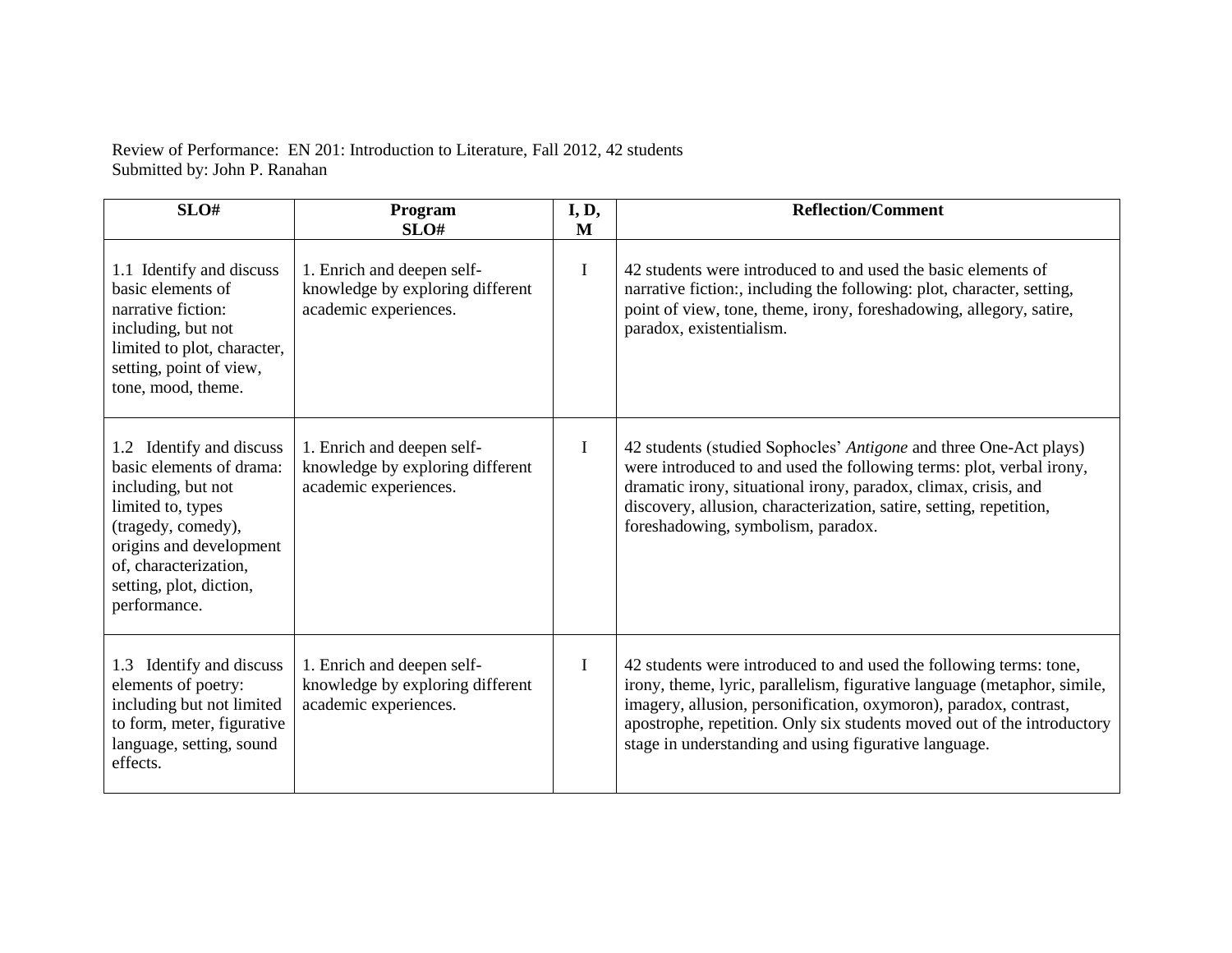| 1.4 Discuss literary texts<br>from a wide range of<br>world cultures                                                                                                                 | 1. Enrich and deepen self-<br>knowledge by exploring different<br>academic experiences. | I           | 42 students read and studied plays from Ancient Greece, Nigeria,<br>Guatemala, and the United States. 42 students read and studied short<br>fiction from the Mediterranean, Continental Europe, Africa, Asia,<br>South and Central America, North America, and Great Britain &<br>Ireland. These students also read and studied poetry from these same<br>regions.                                                              |
|--------------------------------------------------------------------------------------------------------------------------------------------------------------------------------------|-----------------------------------------------------------------------------------------|-------------|---------------------------------------------------------------------------------------------------------------------------------------------------------------------------------------------------------------------------------------------------------------------------------------------------------------------------------------------------------------------------------------------------------------------------------|
| 2.1 Identify and use<br>literary terminology to<br>describe such items as<br>(including but not<br>limited to) voice, tone,<br>rhetorical devices, style,<br>plot, and genre.        | 1. Enrich and deepen self-<br>knowledge by exploring different<br>academic experiences. | D           | As indicated above, all 42 students used these terms in group work,<br>class discussions, and written responses to the literature read. The final<br>examination required students to define and use literary terminology,<br>providing examples from the literature read.                                                                                                                                                      |
| 3.1 Identify and apply<br>leading literary critical<br>approaches: such as (but<br>not limited to) feminism,<br>post-colonialism,<br>Existentialism                                  |                                                                                         | I,D         | 42 students were introduced Existentialism They were introduced to<br>the ideas of Negritude and feminism. 22 students were able to discuss<br>Existentialism in an essay and responded well to the Final<br>Examination question that dealt with the subject. Only 10 students<br>were able to respond well to Negritude on the Final Examination. All<br>but a few were able to understand and apply Feminism to the reading. |
| 4.1 Identify and discuss<br>relevant historical,<br>cultural and contextual<br>information, as well as<br>the authors' biographical<br>data for the selected<br>texts in the course. | 1. Enrich and deepen self-<br>knowledge by exploring different<br>academic experiences. | $\mathbf I$ | Frequent class lectures on the historical context of the readings, as<br>well as on the authors' biographical data                                                                                                                                                                                                                                                                                                              |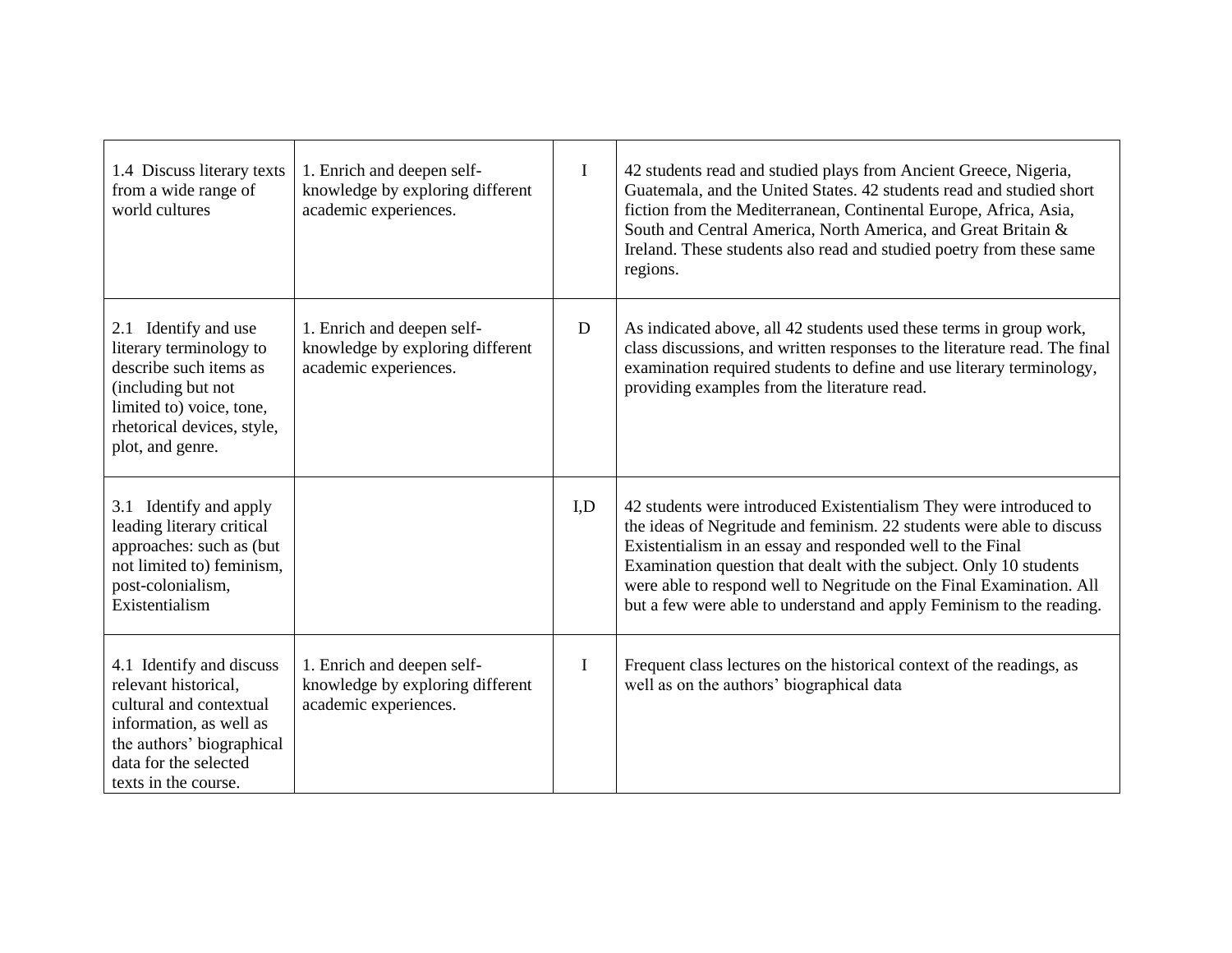| 5.1 Employ expository<br>writing to explicate,<br>analyze or persuade.                                          | 2. Articulate and understand their<br>experiences through effective<br>writing, reading, speaking, and<br>various modes of artistic<br>expression.                                                                                                                                                                                                                                                              | I.D | 42 students responded to in class prompts, wrote expository essays in<br>response to assignments. They also responded to questions on four<br>examinations that required an understanding of the material studied. |
|-----------------------------------------------------------------------------------------------------------------|-----------------------------------------------------------------------------------------------------------------------------------------------------------------------------------------------------------------------------------------------------------------------------------------------------------------------------------------------------------------------------------------------------------------|-----|--------------------------------------------------------------------------------------------------------------------------------------------------------------------------------------------------------------------|
| 5.2 Conduct library and<br>online research to<br>support written<br>assignments about<br>literature.            | 1. Enrich and deepen self-<br>knowledge by exploring different<br>academic experiences.<br>2. Articulate and understand their<br>experiences through effective<br>writing, reading, speaking, and<br>various modes of artistic<br>expression.<br>3. Demonstrate fundamental<br>knowledge and<br>basic skills appropriate to their<br>personal and professional goals in<br>their chosen area of specialization. | I   | Not done formally, though I encouraged students to add outside<br>sources to their writings and to document those sources using the<br>proper MLA format.                                                          |
| 5.3 Research a specific<br>literary topic and<br>produce a documented<br>research paper on the<br>stated topic. | 2. Articulate and understand their<br>experiences through effective<br>writing, reading, speaking, and<br>various modes of artistic<br>expression.                                                                                                                                                                                                                                                              | D   | The students wrote three essays on an assigned literary topic. The<br>students also responded to in-class prompts for paragraph length<br>responses to literary topics.                                            |